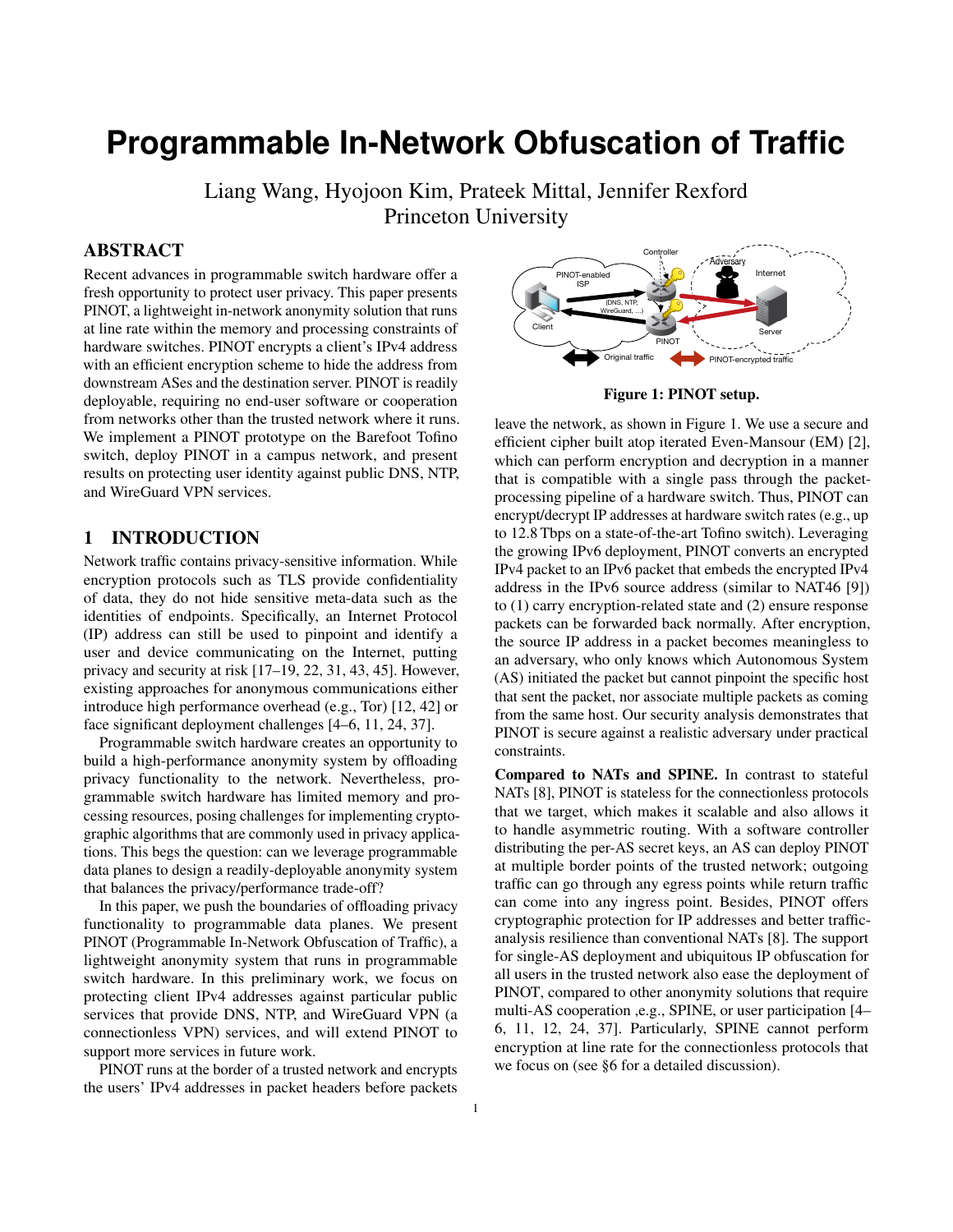We showcase that PINOT can protect users' network identities against malicious public services and eavesdroppers in DNS, NTP, and WireGuard VPN protocols. Because of the design of WireGuard, a WireGuard session, regardless of the protocols underneath, would not be disrupted by PINOT even if every WireGuard packet has a different source IP address [15]. The combination of WireGuard and PINOT can be a useful building block for bootstrapping advanced privacy-enhancing techniques.

We implement a prototype of PINOT on a Tofino switch and deploy it in a campus network to forward DNS, NTP, and WireGuard traffic. We show PINOT is feasible as it can correctly encrypt, decrypt, and forward packets. While previous works have implemented cryptographic algorithms on programming data planes using CPUs, SmartNICs, or NetFPGAs [20, 21, 39], to the best of our knowledge, we are the first to implement a working secure and efficient encryption scheme that runs at line rate within Tofino ASICs.

## 2 PINOT PROBLEM DEFINITION

We study how to design a readily-deployable, in-network privacy-enhancing system with minimal performance overhead. As the first step towards a comprehensive in-network anonymity system, we consider a lightweight notion of anonymity, in which the AS where PINOT is deployed is trusted and can observe both ends of a communication session. We only consider protecting the user's IP address against widely-used public services that are running connectionless protocols, namely, DNS, NTP, and WireGuard. In this section, we elaborate on motivating use cases, design goals, threat model, and hardware resource constraints.

#### 2.1 Connectionless use cases

There are numerous privacy threats related to IP address leaks:

DNS. DNS recursive resolvers are typically operated by the users' Internet service provider or third-party services (e.g., Google and Cloudflare). Since DNS requests and responses are in cleartext, DNS recursive resolvers or any on-path eavesdroppers can learn the IP address of a user and the domain the user visited. Such information can be further used for inferring users' browsing behaviors, fingerprinting and tracking users, or deanonymizing Tor users [19, 22, 45].

NTP. NTP is widely used for synchronizing the clocks of computer systems. A scanner may exploit NTP to discover active IPv6 and IPv4 hosts and conduct unauthorized scans. One such example is shodan.io [40], who contributes its own NTP servers to a public NTP server pool, collects IP addresses of active NTP clients [18, 43], and performs vulnerability scans. The vulnerability information of hosts is publiclyavailable and can easily be gathered by attackers during reconnaissance, posing security threats to the scanned hosts.

VPN. There are privacy concerns with third-party VPN providers. A recent report shows that 25 out of 123 VPN services collect client IP addresses [31]. The IP information could be sold to advertising companies to facilitate delivering of personalized ad content (i.e., IP targeting ads) [17]. Besides, VPN services may unintentionally leak clients' IP information [34]. We focus on WireGuard, a UDPbased, connectionless VPN protocol being added to the Linux kernel [15]. WireGuard leverages a special mechanism to achieve good IP mobility: it assumes a peer's public IP address can change frequently, and maintains a peer address table to record the source IP address in the *latest* packet received from the peer for future commutations. This mechanism enables us to obfuscate peer (user) IP addresses in WireGuard traffic without disrupting connectivity.

### 2.2 Design goals

Motivated by the above use cases, we seek to design a system that achieves the following privacy properties:

Sender anonymity. With sender anonymity, an adversary cannot discover the identity (IP address) of the client (sender). We do not try to hide the server's identity or the Autonomous System (AS) of the client.

Packet unlinkability. We define packet unlinkability for connectionless protocols as: given a set of packets, the adversary cannot determine whether the packets are associated with the same client based on observed IP addresses. This property helps protect users against traffic-analysis attacks or user tracking. *Associating packets to clients using non-IP information is beyond the scope of this paper.*

Additionally, we want to achieve two operational goals:

Low deployment barriers. The solution should be readily deployable without modifications to existing Internet infrastructure and protocols, or running special client-side software (i.e., no involvement of end-users).<sup>1</sup> In addition, the solution should be able to provide ubiquitous privacy protection for a set of users.

Low performance overhead. We want our solution to process network traffic at hardware switch rates. Therefore, we need to minimize the overhead introduced by cryptographic operations, and keep as little per-packet/per-flow state as possible (or, better yet, no state at all).

#### 2.3 Threat model and assumptions

As shown in Figure 1, we assume an *unmodified* client communicates with a server through a trusted entity (an enterprise network or an ISP). The trusted entity and the server should have both IPv4 and IPv6 connectivity. The goal of an adversary is to recover the actual client IP addresses of

<sup>&</sup>lt;sup>1</sup>Client-side software could enhance privacy protection further, e.g., Tor browser mitigates many application-layer privacy leaks.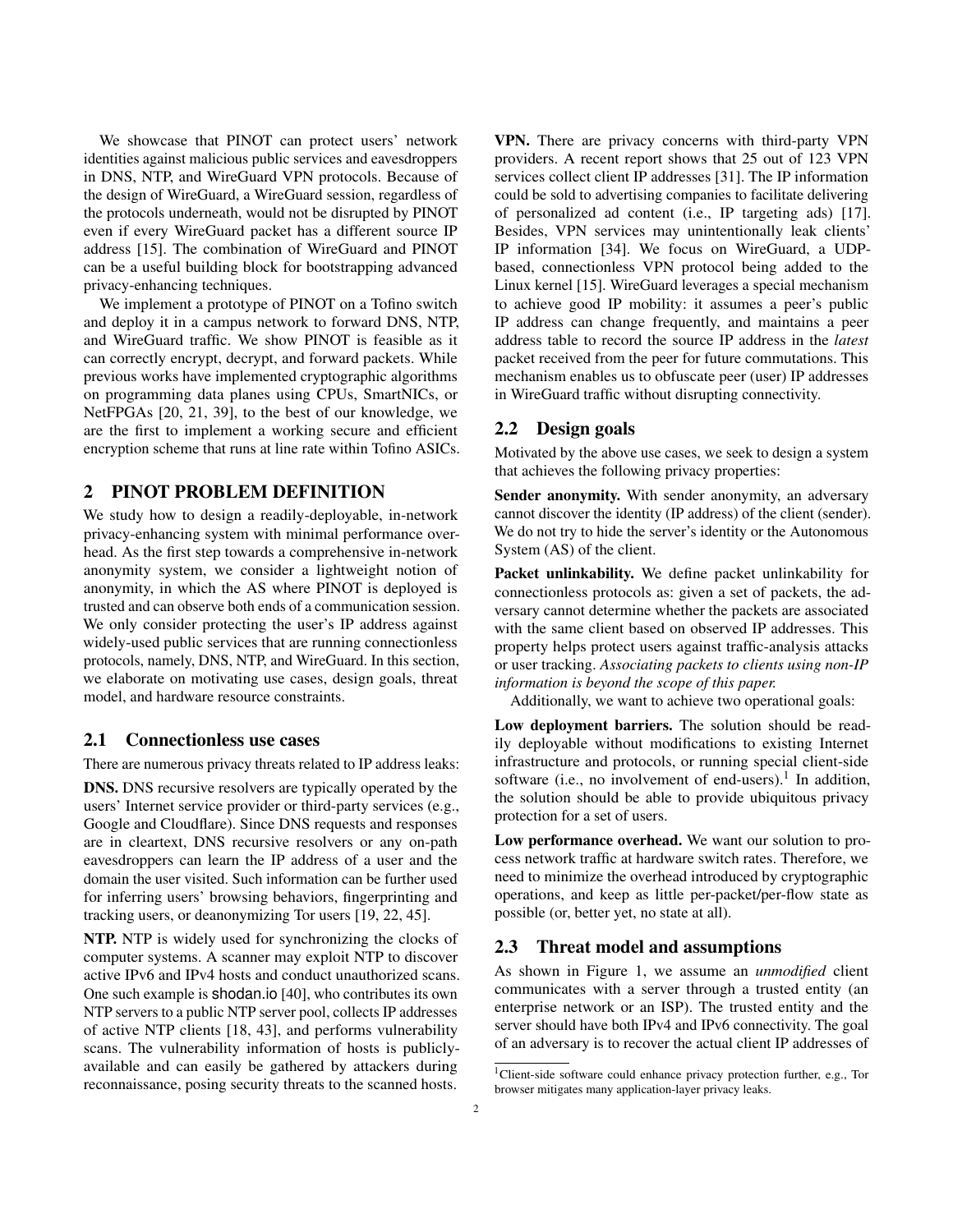network traffic it observes, given the contents of the packets that it can see. We also assume that non-IP fields in packets are appropriately protected.

We consider two types of attackers: passive and active. The passive adversary could be the remote server, or any network element between the trusted network and the server. The adversary may be an AS; it could also be any intermediate network point such as an Internet exchange point (IXP) or even simply a link. An active adversary may control a few hosts in the trusted network, and is able to send packets with arbitrary spoofed source IP addresses. We assume, however, that an active adversary cannot observe other users' traffic in the trusted network.

Finally, we do not yet consider implementation-specific attacks, such as bugs in the implementation and bias in the random number generators offered by hardware switches.

#### 2.4 Hardware resource constraints

High-speed programmable switches can facilitate achieving the performance goal in §2.2. Programmable switches deployed at the border of the trusted network can process terabytes of traffic per second. Nevertheless, to build a system with the desired privacy properties, we need to work carefully within the hardware resource constraints.

In a programmable switch, the packet-processing pipeline is divided into multiple *stages*. Each stage only allows a limited number of table lookups, and mathematical and logical operations. A program running in the data plane can process traffic at line rate only if it can "fit" into the switch ASIC—that is, if the program only requires the packet to go through the pipeline once. Given the limited stages in commodity programmable switches, fitting standard cryptographic algorithms into the switch, if possible, is extremely challenging (see §6 for more discussions).

# 3 PINOT DESIGN

PINOT consists of a software controller for key management, and a data-plane program that performs IP address encryption/decryption at hardware switch rates using a lightweight yet secure cipher [2]. We use the IPv6 address encoding technique to avoid maintaining any per-flow or per-packet state, similar to NAT46 [9]. With the controller distributing the per-network encryption keys, PINOT can be deployed at multiple border points of the trusted network and naturally handles asymmetric routing. Next, we discuss the encryption scheme and IPv6 encoding.

#### 3.1 Efficient encryption in the data plane

Standard encryption algorithms such as AES are too complex to implement in a single pass through the switch ASIC. Performing multiple passes over the packets would cause

significant performance degradation, making line-rate encryption infeasible. Therefore, we look for a lightweight and secure cipher that can fit into switch ASICs. After exploring various options, we found that the two-round Even-Mansour (2EM) scheme [2] satisfies our requirements. 2EM can be implemented using table lookups and XORs, avoiding complex cryptographic computations such as hashing in the data plane. With careful code optimization (e.g., rearranging actions using P4 compiler macros to maximize the number of parallel actions in each stage), 2EM can encrypt a packet in a single pass through the packet processing pipeline, yet is secure against a computationally bounded adversary in practice.

Our cipher encrypts a  $n$ -bit message  $M$  by computing:

$$
E(M) = P_2(P_1(M \oplus k_0) \oplus k_1) \oplus k_2 \tag{1}
$$

where  $k_0$ ,  $k_1$ , and  $k_2$  are n-bit *independent* encryption keys to thwart attacks that exploit key relation, and  $P_1$  and  $P_2$  are *independent* permutations over *n*-bit strings, which can be implemented as substitution-permutation networks (SPN) [44]. This construction has been proven to be secure up to  $2^{\frac{2n}{3}}$  queries under adaptive chosen-plaintext and ciphertext adversaries [7, 26]. For encrypting 32-bit IPv4 addresses  $(n = 32)$ , 2EM is only secure against 2.6 million queries, i.e., an adversary can recover keys or plaintexts with high probability after knowing 2.6 M plaintext-ciphertext pairs using efficient attacks [7, 30]. To improve the security of PINOT, we adopt two approaches:

• *Random padding to increase message size*: We append a *l*-bit random string to an IP address to extend the length of encryption input. The use of random padding improves the security of the encryption as *n* becomes larger  $(l + 32)$ . For  $l = 32$ , our cipher is secure against about 7 trillion queries. Random padding also makes the encryption nondeterministic, i.e., encrypting a given IP addresses multiple times will produce different ciphertexts. This is desirable for achieving packet unlinkability.

•*Key rotation to limit the number of encryptions under given keys*: We update the *key set* (i.e., the three encryption keys) being used for encryption every  $t$  seconds. Key rotation limits the number of plaintext-ciphertext pairs an adversary can collect for given keys to reduce the attack success probability, and minimizes the damage caused by compromised encryption keys, as keys expire after at most t seconds.<sup>2</sup> One potential issue caused by key rotation is inconsistent keys during encryption and decryption, i.e., the key set may be updated when the packets from the server are still in transit. To address this issue, we maintain three versions of key sets, and rotate the key sets using the algorithm proposed in SPINE [11].

A realistic adversary can only perform a reasonable amount of computation (i.e., computationally bounded) under limited

<sup>&</sup>lt;sup>2</sup>We can also rotate the permutations.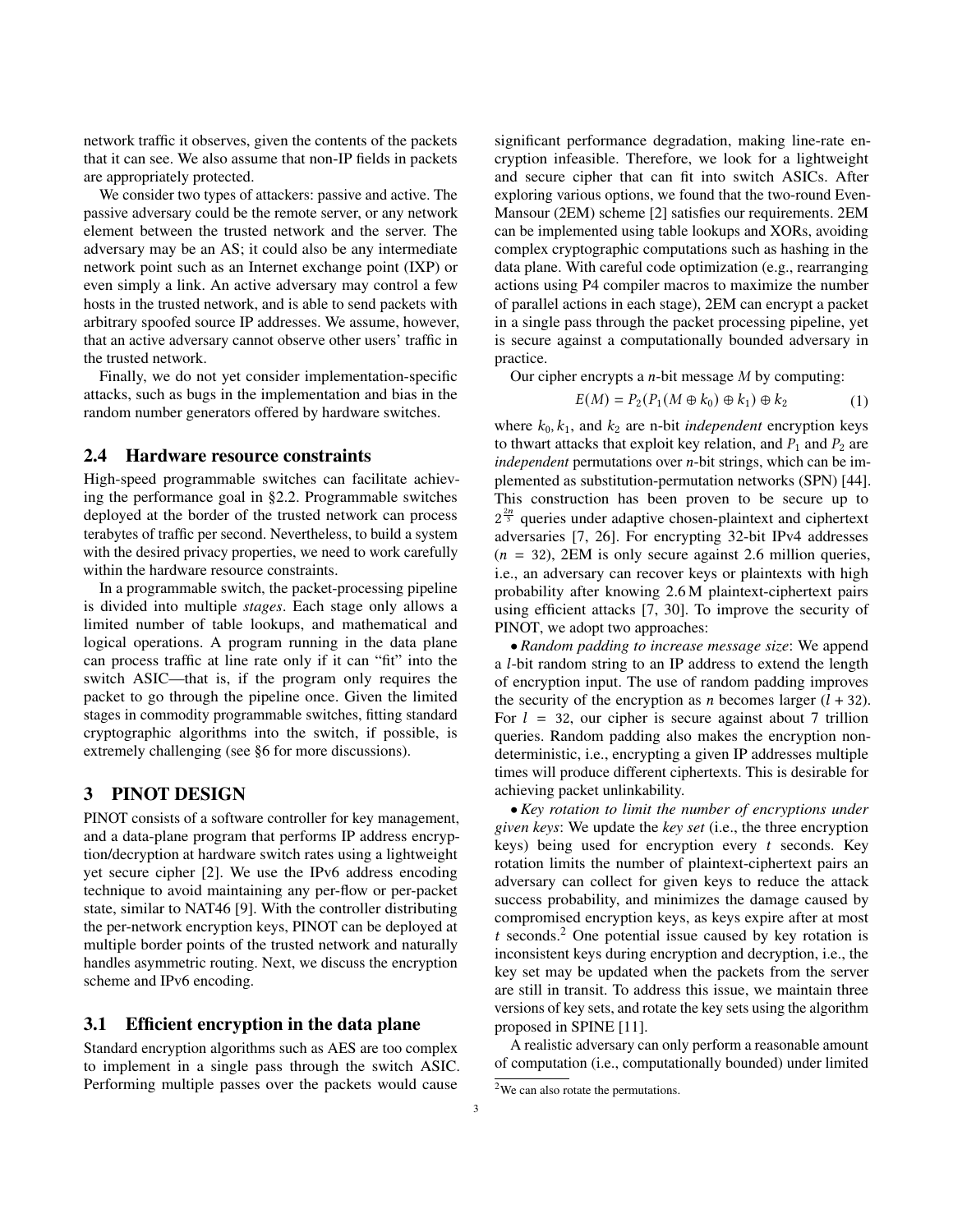memory resources. Given that the adversary might not be able to send more than 1 trillion packets per second (approximately 2.4 Pbps even if assuming the average IPv4 packet size is 300 bytes [3]), the best known practical attacks against 2EM, which are chosen-plaintext attacks, require more than 2<sup>89</sup> bits of memory for  $n = 64$  [13]. This is infeasible in practice. In addition, generating a large volume of traffic from a few hosts, if possible, can easily be flagged as DDoS attacks. The adversary may also target a specific IP address, spoofs this IP address, and collects all the possible encrypted IPv6 addresses to build a cipertext table in advance. If it finds a packet's encrypted source IPv6 address in the table, the adversary knows the packet was sent from the target IP address. However, to have a high successful rate, such attacks require the adversary to generate about 10 Tb traffic from a single IP address to build the cipertext table for a given key set, which can also easily be detected. In fact, the adversary cannot perform the best known attacks and the targeted attacks in a majority of networks because of a lack of support for address spoofing (i.e., choosing plaintexts), according to the Spoofer project [27]. Adversaries are also limited in terms of performing chosen-ciphertext attacks because they cannot see the decrypted addresses: PINOT may forward a tampered packet based on the decrypted address, or may drop the packet because it does not recognize the decrypted address. See Appendix §A.1 for a detailed security analysis.

#### 3.2 Translation from IPv4 to IPv6

Encrypting a 32-bit IPv4 address will produce a ciphertext of  $32 + l$  bits (*l* is the length of the random padding), which cannot be used as a valid IPv4 address for routing. The whole ciphertext also needs to be stored somewhere for decryption. To ensure return traffic can be correctly routed back based on the encrypted IP addresses and to avoid maintaining any state, we transform an IPv4 packet into an IPv6 packet when the packet leaves the trusted network. The IPv6 packet encodes the encrypted IPv4 address in its IPv6 source address field, as shown in Figure 2. The highest  $d$  bits of a transformed IPv6 source address are the IPv6 network prefix reserved by the trusted network, the lowest  $32 + l$  bits contain the encrypted IPv4 source address, and the remaining bits are used for storing encryption metadata such as the key set version number. The values in the IPv4 header fields that have corresponding IPv6 header fields are preserved.

The IPv4 destination addresses are replaced with their IPv6 counterparts. Recall that we only consider services with both IPv4 and IPv6 addresses. Therefore, we can perform DNS lookups in advance to get the IPv4 and IPv6 addresses of public servers of interest from their DNS A and AAAA records, respectively, and store the IPv4/IPv6 address pairs in a lookup table for later use.

We use the key version number in the IPv6 destination address of a return (IPv6) packet to locate the key set for



Figure 2: PINOT IPv6 source address encoding.

decryption. The return packet is converted back to an IPv4 packet and forwarded based on the decrypted address.

### 3.3 PINOT in the wild

PINOT can improve user privacy for DNS, NTP, and Wire-Guard VPN services. PINOT moves trust from third-party servers to the trusted network so that no party outside the trusted network can see the real originating IP address of a packet. Unlike NAT that assigns a user the same IP for a certain time period, PINOT assigns a random IP to every packet, which is more effective at defeating user tracking based on traffic patterns [22]. In addition, PINOT makes unsolicited scanning harder, as the mapping between the IP address and end-user device changes frequently. Finally, PINOT can perform IP address obfuscation at line rate for all users in the trusted network without cooperation from users, the destinations or any other AS (other than the trusted AS), making it less prone to human errors and issues caused by extra latency (e.g., inaccurate time synchronization in NTP).

### 4 IMPLEMENTATION

PINOT consists of a software controller for key distribution and rotation, and a P4 data-plane program for encryption. The controller, which can run on a dedicated host or in the control plane of a programmable switch, generates three 64 bit encryption keys using the Python urandom function. It uses grpc to communicate with the data plane to update the keys and the key version number. In our evaluation, the keys are updated every five seconds.

The two-bit version number is stored along with the port forwarding (i.e., switch ingress port to egress port) information in a forwarding table. For IPv6/IPv4 packet transformation, PINOT also maintains two address mapping tables (*IP4to6* and *IP6to4*) that store the corresponding IPv6 address of an IPv4 address, and vice versa, for the servers.

PINOT generates random paddings via the Random external function in the Tofino switch, and uses substitutionpermutation networks for permutation [44]. To permute a 64-bit input, PINOT first performs substitution using 8-bit substitution boxes (S-boxes) to substitute every byte of the input with another byte, and then applies a 64-bit straight permutation box (P-box) to shuffle the bits of the S-box output. We currently use the static S-box in the AES standard and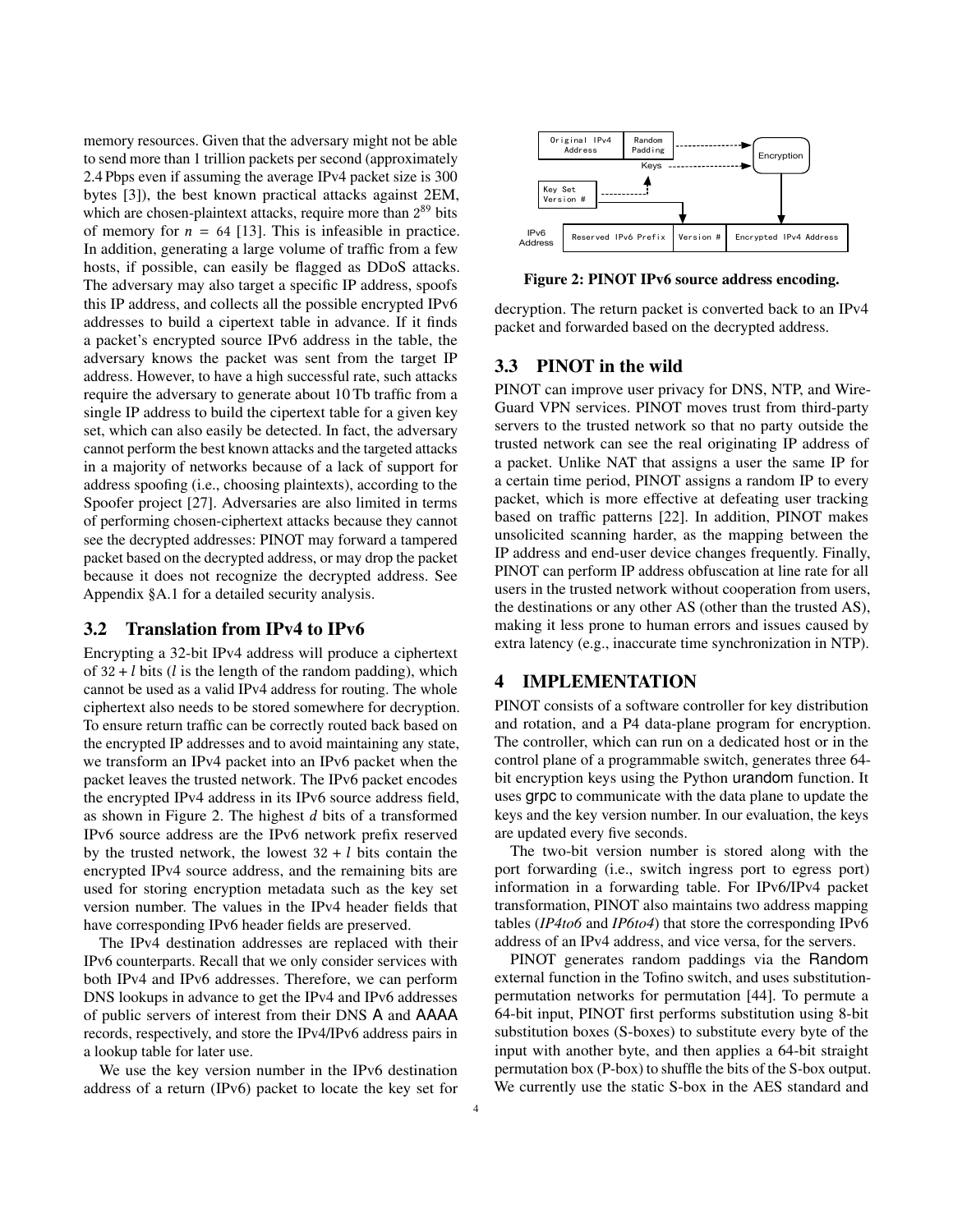

Figure 3: IPv4 source address encryption in 56-bit PINOT.



Figure 4: PINOT deployment setup.

randomly shuffle the bits in the P-box; we plan to generate Sboxes and P-boxes dynamically and update them periodically in the future.

We implement two different PINOT prototypes: a 56-bit version and a 64-bit version that use 24-bit and 32-bit random paddings (i.e.,  $l = 24$  and  $l = 32$ ), respectively. We use the 56-bit version for the real-world deployment because we have a /64 IPv6 network allocated; with the 64-bit version, there is no space left in an IPv6 address for the two-bit version number. Figure 3 shows an example of IPv4 source address encryption in the 56-bit PINOT. Even with the 64-bit PINOT, the S-box or inverse S-box tables only take up about 16 KB of memory, and the extra memory used for storing encryption keys and P-boxes are negligible. Such low overhead allows PINOT to store additional encryption keys to encrypt more fields in the packet header. See Appendix §A.2.

## 5 DEPLOYMENT AND EVALUATION

Wide-area tesbed: Figure 4 shows the PINOT deployment in our network that connects to the wider Internet. The endhost IPv4 client device is a Linux server with two Intel Xeon E5530 2.4GHz CPUs and 16GB of memory. The PINOT switch sits between our end-host device and the trusted network's border gateway. The switch is a Wedge 100BF-32X switch with a Tofino programmable chip [29], and loads the PINOT P4\_16 program. The switch acts as the IPv4 gateway for the client. On the IPv6 side, our network's border gateway allocates a /64 IPv6 subnet to the PINOT switch;

PINOT selects IPv6 addresses in this subnet that are used by the IPv4 client when communicating with the Internet.

The client's DNS, NTP, and WireGuard traffic traverse the PINOT switch and the IPv6 border gateway to reach public servers on the Internet. The PINOT switch automatically translates a target server address to an IPv6 equivalent and vice versa for the response using pre-installed rules. For the WireGuard VPN experiment, we set up a WireGuard forwarding server on an AWS EC2 t2.micro instance. Our client's WireGuard traffic traverses this server to reach web services on the Internet.

We test PINOT on DNS, NTP, and WireGuard traffic in our evaluation. From the lists of 11,884 public DNS resolvers [35] and 223 NTP servers [28], we found 374 DNS resolvers and 145 NTP servers that have both IPv4 and IPV6 addresses thus can answer IPv4 or IPv6 queries correctly. The IPv4/v6 address pairs of these servers are stored in the PINOT switch's IP4to6 and IP6to4 tables. We omit the evaluation results for NTP due to space considerations; note that the case is similar to DNS as both are single-packet protocols.

Local testbed: For the performance evaluation (Section 5.2), we set up a WireGuard tunnel in a local network. This is to minimize the effect of network conditions on throughput. The two machines (Intel Xeon 2.2GHz CPU, 96 GB Memory) running WireGuard are connected to a Tofino Edge-Core Wedge 100BF-32X switch using 40GbE links. One machine is used as the client and the other one serves as the server.

## 5.1 Feasibility

We evaluate if PINOT correctly encrypts, decrypts, and forwards DNS and WireGuard traffic.

DNS. We use dig to send DNS queries for A records of ten unique domains randomly selected from the top 1 million domains to each resolver (totalling 3,740 queries), using IPv4 and IPv6 networks. There are 3,387 *consistent* queries, i.e., returning the exact same A records in both settings; the inconsistent responses are caused by either DNS load balancing or resolver-side errors (misconfiguration, etc.). We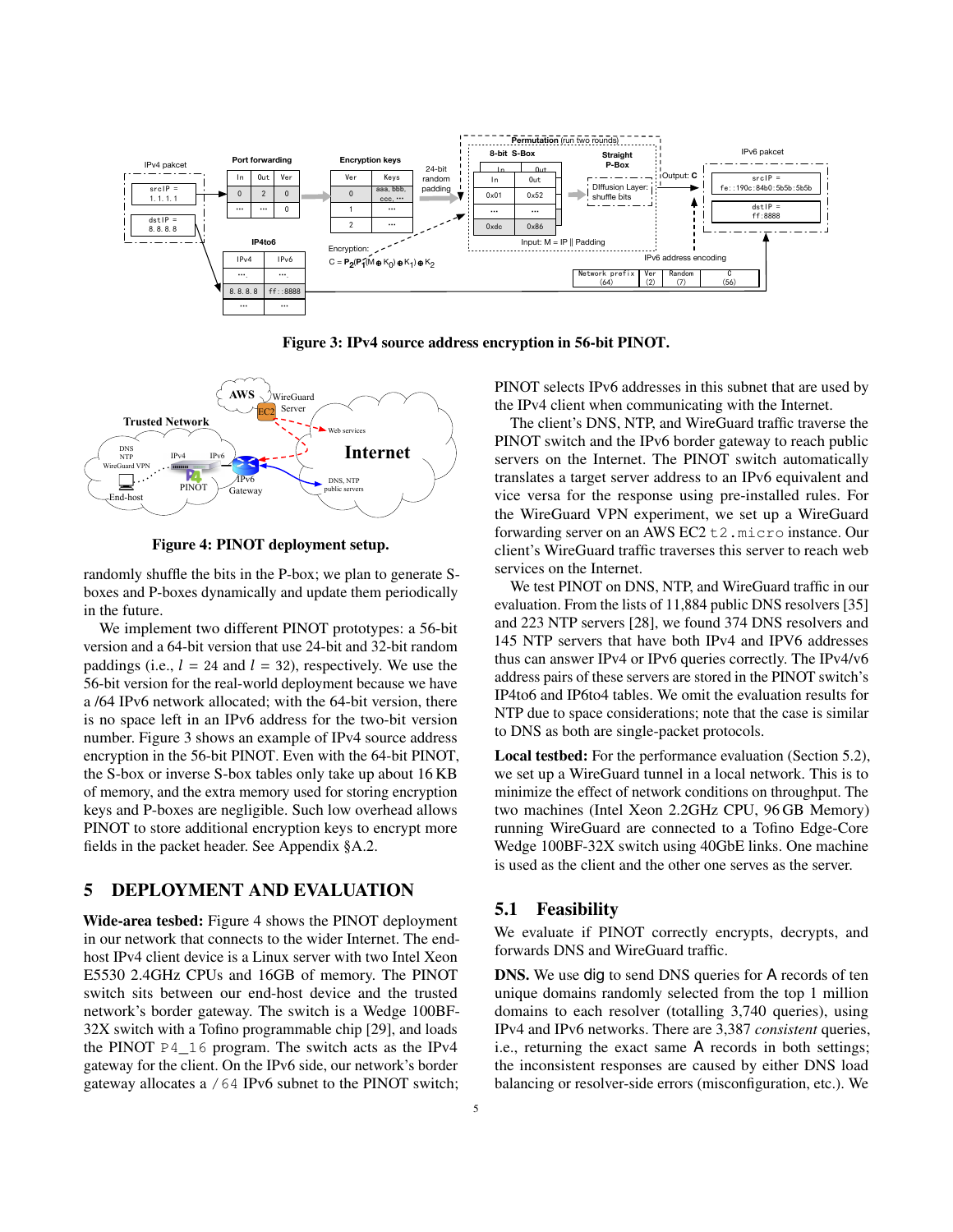replay the consistent queries with PINOT running and find all returned A records are consistent with the results that use IPv4 or IPv6 networks.

WireGuard. We download 100 randomly selected files with varying sizes (1 KB to 10 GB) from two websites [32, 41]. All files download successfully through WireGuard and PINOT, and the SHA1 hash of every file matches that of equivalent downloads directly using the IPv4 network.

Overall, we conclude that per-packet encryption does not affect the normal use of DNS and WireGuard.

## 5.2 Performance

Though encryption and decryption can be performed at switch hardware rates (e.g., 3.2 Tb/s on our switch), there are two potential sources of overhead:

Latency introduced by IPv6 routing. The routing paths taken by IPv6 packets and IPv4 packets could be different, affecting latency. We test 1,000 DNS queries and examine the query time. Though using IPv6 may add up to 30 ms of delay in a query, PINOT does not introduce additional latency in 97% of the cases.

WireGuard throughput degradation caused by address table update. WireGuard may update its peer address table more frequently to keep track of the ever-changing peer IP addresses, which could affect its throughput. To minimize the effect of other network conditions, we use the local testbed described earlier in this section. We conduct throughput tests with the switch running PINOT that performs per-packet encryption (refer to this setting as PINOT-pp), and compare the results to two baseline settings: (1) NAT: The switch acts as an NAT46 and simply converts IPv4 addresses to fixed IPv6 addresses. (2)  $PINOT-t$ : The switch runs a modified version of PINOT that uses the same padding for  $t$  seconds. All the packets sent from the same client during that  $t$  seconds will have the same encrypted source address.

We run iperf TCP throughput tests (without optimization) for 300 seconds and collect the throughput reported by iperf every second. As shown in Figure 5, the throughput decreases as the address table update frequency increases. The average throughput drops from 8.3 Gbps (without address table update) to 6.7 Gbps (with per-packet address table update). The performance bottleneck is the server's CPU rather than PINOT.<sup>3</sup> If sender anonymity is the priority concern, one may lessen this degradation by using fixed random padding for a batch of packets, as in PINOT-5s. In fact, WireGuard includes public peer identity information that can be used to associate packets to WireGuard sessions in packet payloads. Future work on improving WireGuard against traffic analysis attacks may consider mitigating application layer leaks with QUIC's payload encryption mechanism.



Figure 5: WireGuard throughput tests.

# 6 RELATED WORK

Cryptographic algorithms in programmable data planes. The ability to support cryptographic algorithms in programmable hardware is important for offloading security and privacy applications to data planes. Previous works mostly focus on using switch CPUs, SmartNICs, or NetFPGAs to implement cryptographic algorithms, but these approaches may have performance, scalability, or compatibility issues [20, 21, 39]. Very few studies have examined using switch ASICs for cryptographic operations. SPINE implements a prototype of SipHash for the BMv2 software model [11]. However, unlike in software, SPINE likely needs at least three passes of the packet on a hardware switch due to resource constraints, degrading the throughput by a factor of three. Similarly, P4-AES [1] requires at least two more passes of a packet on hardware switches. In contrast to SPINE and P4-AES, PINOT is able to fit into switch ASICs and encrypt source IP addresses using a single pass of the packet processing pipeline on commercial off-the-shelf programmable switches.

Hiding user IP addresses. Network-layer anonymity systems, such as LAP [24], Dovetail [37], HORNET [4], PHI [6], and TARANET [5], typically require multiple ASes along an end-to-end path to cooperate in the protocol and end-users to run specialized software. The involvement of end-users not only further raises deployment barriers, but also introduces human errors [33] that cause privacy failures. None of the systems were implemented on programmable hardware.

Address Hiding Protocol (AHP) [36] and SPINE [11] can conceal users' IP addresses without user participation. In AHP, a trusted network assigns a random IP address to a user from its own IPv4 address space, which poses security issues for small networks. Besides, AHP does not provide packet unlinkability. SPINE encrypts the IP address in every packet using a programmable switch, but requires an additional trusted network to decrypt every packet.

For DNS, DNS-over-HTTPS (DoH), DNS-over-TLS (DoT), DNSCrypt [14, 23, 25], or VPNs can protect users' IP addresses. However, they put trust in third-party servers, which could become a single point of privacy failure. Oblivious

<sup>&</sup>lt;sup>3</sup>iperf CPU utilization is near  $100\%$  in all the settings.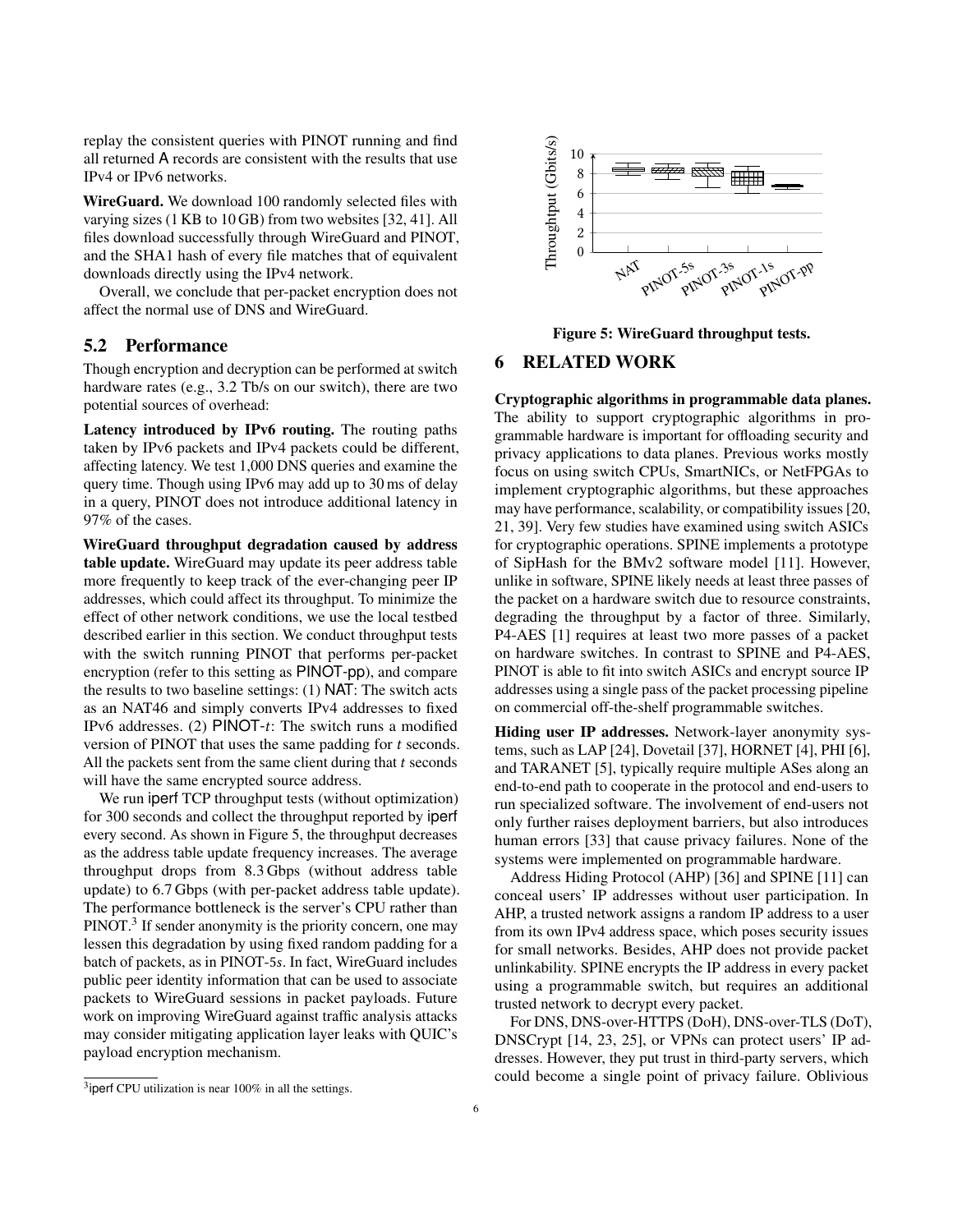DNS [38] hides IP addresses from third-party resolvers, but requires modifications to clients and infrastructure. In contrast to known anonymity solutions, PINOT does not require cooperation from end-users nor third-party services.

# 7 CONCLUSION

PINOT is a lightweight in-network anonymity solution that hides users' IP addresses from downstream ASes and destination servers. Utilizing an efficient and secure encryption scheme, PINOT can encrypt IP addresses at hardware switch rates. In contrast to known anonymity solutions, PINOT has a low barrier to deployment, because it requires no cooperation from end-users or any ASes other than the trusted network where it is deployed. We implemented and deployed a prototype of PINOT, and demonstrated PINOT is feasible for improving user privacy in DNS, NTP, and WireGuard VPN protocols.

#### **REFERENCES**

- [1] Anonymous authors. 2020. Implementing AES Encryption on Programmable Switches via Scrambled Lookup Tables. Under review at SPIN workshop. (2020).
- [2] Andrey Bogdanov, Lars R Knudsen, Gregor Leander, François-Xavier Standaert, John Steinberger, and Elmar Tischhauser. 2012. Keyalternating ciphers in a provable setting: Encryption using a small number of public permutations. In *International Conference on the Theory and Applications of Cryptographic Techniques*. Springer, 45– 62.
- [3] Caida. 2008. Packet size distribution comparison between Internet links in 1998 and 2008. https://www.caida.org/research/traffic-analysis/pkt\_ size\_distribution/graphs.xml. (2008).
- [4] Chen Chen, Daniele E Asoni, David Barrera, George Danezis, and Adrain Perrig. 2015. HORNET: High-speed onion routing at the network layer. In *ACM SIGSAC Conference on Computer and Communications Security*. 1441–1454.
- [5] Chen Chen, Daniele E Asoni, Adrian Perrig, David Barrera, George Danezis, and Carmela Troncoso. 2018. TARANET: Traffic-analysis resistant anonymity at the network layer. In *IEEE European Symposium on Security and Privacy*. IEEE, 137–152.
- [6] Chen Chen and Adrian Perrig. 2017. PHI: Path-Hidden Lightweight Anonymity Protocol at Network Layer. In *Privacy Enhancing Technologies*. 100–117.
- [7] Shan Chen, Rodolphe Lampe, Jooyoung Lee, Yannick Seurin, and John Steinberger. 2018. Minimizing the two-round Even–Mansour cipher. *Journal of Cryptology* 31, 4 (2018), 1064–1119.
- [8] Cisco. 2019. Configuring NAT for IP Address Conservation. https://www.cisco.com/c/en/us/td/docs/ios-xml/ios/ipaddr\_nat/ configuration/xe-16/nat-xe-16-book/iadnat-addr-consv.html. (2019).
- [9] Citrix. 2019. Stateless NAT46. https://docs. citrix.com/en-us/netscaler/12/networking/ip-addressing/ configuring-network-address-translation/stateless-nat46-translation. html. (2019).
- [10] Joan Daemen and Vincent Rijmen. 2006. Two-Round AES Differentials. *IACR Cryptology ePrint Archive* (2006), 39.
- [11] Trisha Datta, Nick Feamster, Jennifer Rexford, and Liang Wang. 2019. SPINE: Surveillance Protection in the Network Elements. In *USENIX Workshop on Free and Open Communications on the Internet*.
- [12] Roger Dingledine, Nick Mathewson, and Paul Syverson. 2004. *Tor: The second-generation onion router*. Technical Report. Naval Research

Lab Washington DC.

- [13] Itai Dinur, Orr Dunkelman, Nathan Keller, and Adi Shamir. 2016. Key recovery attacks on iterated Even-Mansour encryption schemes. *Journal of Cryptology* 29, 4 (2016), 697–728.
- [14] DNSCrypt. 2020. DNSCrypt. https://dnscrypt.info/. (2020).
- [15] Jason A Donenfeld. 2017. WireGuard: Next Generation Kernel Network Tunnel. In *Network and Distributed System Security Symposium*.
- [16] Orr Dunkelman, Gautham Sekar, and Bart Preneel. 2007. Improved meet-in-the-middle attacks on reduced-round DES. In *International Conference on Cryptology in India*. Springer, 86–100.
- [17] David A Gerken. 2008. System and method for selectively acquiring and targeting online advertising based on user IP address. (May 20 2008). US Patent 7,376,714.
- [18] Dan Goodin. 2016. Using IPv6 with Linux? You've likely been visited by Shodan and other scanners. https://arstechnica.com/information-technology/2016/02/ using-ipv6-with-linux-youve-likely-been-visited-by-shodan-and-other-scanners/.  $(2016)$ .
- [19] Benjamin Greschbach, Tobias Pulls, Laura M Roberts, Philipp Winter, and Nick Feamster. 2016. The effect of DNS on Tor's anonymity. *arXiv preprint arXiv:1609.08187* (2016).
- [20] Frederik Hauser, Marco Häberle, Mark Schmidt, and Michael Menth. 2019. P4-IPsec: Implementation of IPsec Gateways in P4 with SDN Control for Host-to-Site Scenarios. *arXiv preprint arXiv:1907.03593* (2019).
- [21] Frederik Hauser, Mark Schmidt, Marco Häberle, and Michael Menth. 2020. P4-MACsec: Dynamic Topology Monitoring and Data Layer Protection with MACsec in P4-Based SDN. *IEEE Access* (2020).
- [22] Dominik Herrmann, Christian Banse, and Hannes Federrath. 2013. Behavior-based tracking: Exploiting characteristic patterns in DNS traffic. *Computers & Security* 39 (2013), 17–33.
- [23] P. Hoffman and P. McManus. 2018. *DNS Queries over HTTPS (DoH)*. RFC 8484. RFC Editor.
- [24] Hsu-Chun Hsiao, Tiffany Hyun-Jin Kim, Adrian Perrig, Akira Yamada, Samuel C Nelson, Marco Gruteser, and Wei Meng. 2012. LAP: Lightweight anonymity and privacy. In *IEEE Symposium on Security and Privacy*. IEEE, 506–520.
- [25] Z. Hu, L. Zhu, J. Heidemann, A. Mankin, D. Wessels, and P. Hoffman. 2016. *Specification for DNS over Transport Layer Security (TLS)*. RFC 7858. RFC Editor.
- [26] Rodolphe Lampe, Jacques Patarin, and Yannick Seurin. 2012. An asymptotically tight security analysis of the iterated Even-Mansour cipher. In *International Conference on the Theory and Application of Cryptology and Information Security*. Springer, 278–295.
- [27] Matthew Luckie, Robert Beverly, Ryan Koga, Ken Keys, Joshua A Kroll, and k claffy. 2019. Network Hygiene, Incentives, and Regulation: Deployment of Source Address Validation in the Internet. In *ACM SIGSAC Conference on Computer and Communications Security*. 465– 480.
- [28] mutin sa. 2020. Public Time Servers. https://gist.github.com/mutin-sa/ eea1c396b1e610a2da1e5550d94b0453. (2020).
- [29] Edgecore Networks. 2019. Edge-core Wedge 100BF-32X. https://www.edge-core.com/productsInfo.php?cls=1&cls2=5& cls3=181&id=335,2019. (2019).
- [30] Ivica Nikolić, Lei Wang, and Shuang Wu. 2013. Cryptanalysis of Round-Reduced LED. In *International Workshop on Fast Software Encryption*. Springer, 112–129.
- [31] Aimee O'Driscoll. 2019. Does your VPN Keep Logs? 123 VPN Logging Policies Revealed. https://www.comparitech.com/vpn/ vpn-logging-policies/. (2019).
- [32] University of Oregon. 2020. Route Views Archive Project. http:// archive.routeviews.org/. (2020).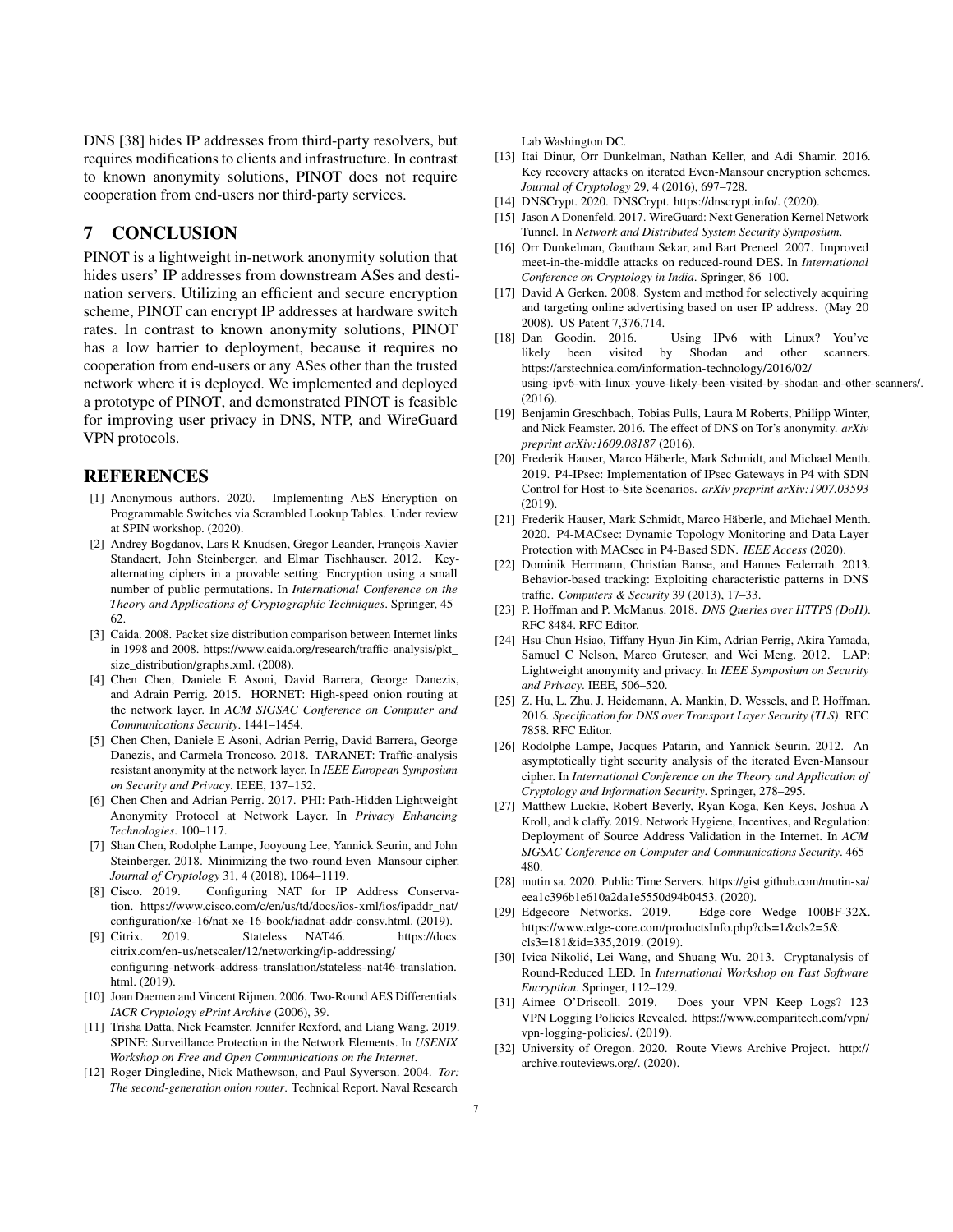- [33] Patrick Howell O'Neill. 2020. The real chink in Tor's armor. https: //www.dailydot.com/crime/silk-road-tor-arrests/. (2020).
- [34] Vasile C Perta, Marco V Barbera, Gareth Tyson, Hamed Haddadi, and Alessandro Mei. 2015. A glance through the VPN looking glass: IPv6 leakage and DNS hijacking in commercial VPN clients. In *Privacy Enhancing Technologies Symposium*, Vol. 2015. De Gruyter Open, 77– 91.
- [35] public dns.info. 2020. Public DNS resolvers. https://public-dns.info/. (2020).
- [36] Barath Raghavan, Tadayoshi Kohno, Alex C. Snoeren, and David Wetherall. 2009. Enlisting ISPs to Improve Online Privacy: IP Address Mixing by Default. In *Privacy Enhancing Technologies Symposium*, Ian Goldberg and Mikhail J. Atallah (Eds.). Springer Berlin Heidelberg, Berlin, Heidelberg, 143–163.
- [37] Jody Sankey and Matthew Wright. 2014. Dovetail: Stronger anonymity in next-generation internet routing. In *Privacy Enhancing Technologies Symposium*. Springer, 283–303.
- [38] Paul Schmitt, Anne Edmundson, Allison Mankin, and Nick Feamster. 2019. Oblivious DNS: Practical privacy for DNS queries. In *Privacy Enhancing Technologies Symposium*, Vol. 2019. Sciendo, 228–244.
- [39] Dominik Scholz, Andreas Oeldemann, Fabien Geyer, Sebastian Gallenmüller, Henning Stubbe, Thomas Wild, Andreas Herkersdorf, and Georg Carle. 2019. Cryptographic Hashing in P4 Data Planes. In *ACM/IEEE Symposium on Architectures for Networking and Communications Systems (ANCS)*. IEEE, 1–6.
- [40] Shodan. 2020. The search engine for the Internet of Things. https: //www.shodan.io/. (2020).
- [41] tele2. 2020. Tele2 Speedtest. http://speedtest.tele2.net/. (2020).
- [42] Florian Tschorsch and Björn Scheuermann. 2016. Mind the gap: Towards a backpressure-based transport protocol for the Tor network. In *USENIX Symposium on Networked Systems Design and Implementation*. 597–610.
- [43] Johannes B. Ullrich. 2016. Targeted IPv6 Scans Using pool.ntp.org. https://isc.sans.edu/forums/diary/Targeted+IPv6+Scans+ Using+poolntporg/20681/. (2016).
- [44] Wikipedia. 2020. Substitution–permutation network. =https://en.wikipedia.org/wiki/Substitution–permutation\_network. (Feb 2020).
- [45] Fangming Zhao, Yoshiaki Hori, and Kouichi Sakurai. 2007. Analysis of privacy disclosure in DNS query. In *International Conference on Multimedia and Ubiquitous Engineering*. IEEE, 952–957.

# A APPENDIX

#### A.1 Security analysis

The security of 2EM depends on the plaintext size  $n(32 + l)$ . With a larger IPv6 network (i.e., a short network prefix d), PINOT can append more random bits to the original IPv4 source address to produce a longer input. To facilitate discussion, we fix  $n = 64$  (i.e.,  $l = 32$ ). Note that  $2^{\frac{2n}{3}}$ is the lower bound obtained in the information-theoretic model [7, 26]. There is a significant gap between this lower bound and the complexity of the best-known attacks in the computational model. We only consider the bestknown attacks for certain types of (computationally bounded) adversaries in this section.

Passive adversary. A passive adversary can only perform the trivial attacks, i.e., an exhaustive key search, which requires brute forcing in the space of  $2^{3n}$  or  $2^{192}$  keys. Such brute-force



Figure 6: Data complexity vs memory complexity of the key recovery attacks under varied  $n(32, 40, 48, 56,$  and 64 bits). The memory complexity increases from  $2<sup>1</sup>$  to 2 . X-axis and Y-axis are in log2 scale. Data complexity indicates the number of plaintext -ciphertext pairs (i.e., encrypted packets) an adversary needs to collect.

attacks are clearly infeasible for computationally bounded adversaries.

Known/chosen-plaintext adversary. Non-trivial attacks usually need to consider three important factors: data complexity, memory complexity, and time complexity, where data complexity is the number of ciphertext-plaintext pairs they need to collect, and memory complexity is the number of memory units  $(n$ -bit blocks) required during attacks. A knownplaintext adversary may trade memory complexity for data complexity using the man-in-the-middle (MITM) attacks proposed by Andrey *et al.* [2]. A MITM attack only requires knowing a small number of ciphertext-plaintext pairs (e.g., 2); however, its memory complexity is  $2^n$ , i.e., more than 147 exabytes of memory is required for storing a precomputed table.

The best *known* attacks against 2EM with independent keys and permutations are the key recovery attacks proposed by Dinur *et al.* [13], aiming to lower time complexity. The key recovery attacks also require precomputing a big table, and the memory complexity  $M$  and data complexity  $D$  approximately satisfy  $D = 2^{2(n-1)}/(4M)$ . The memory-data trade-offs are shown in Figure 6. Indeed, a powerful adversary may be able and be willing to prepare a large amount of memory. However, *practical attacks are hard.*, as the adversary must obey rate limits. In practice, even a large ISP may not see more than 1 T packets per second (approximately 2.4 Pbps assuming the average IPv4 packet size is 300 bytes). Under this constraint, the adversary still needs to prepare  $2^{89}$  bits of memory for  $n = 64$ , and more memory if targeting a lower packet rate. The use of random padding also makes attacks harder because the adversary can only choose or know partial plaintexts.

Besides, the adversary cannot perform chosen-plaintext attacks in a majority of networks or ASes because of a